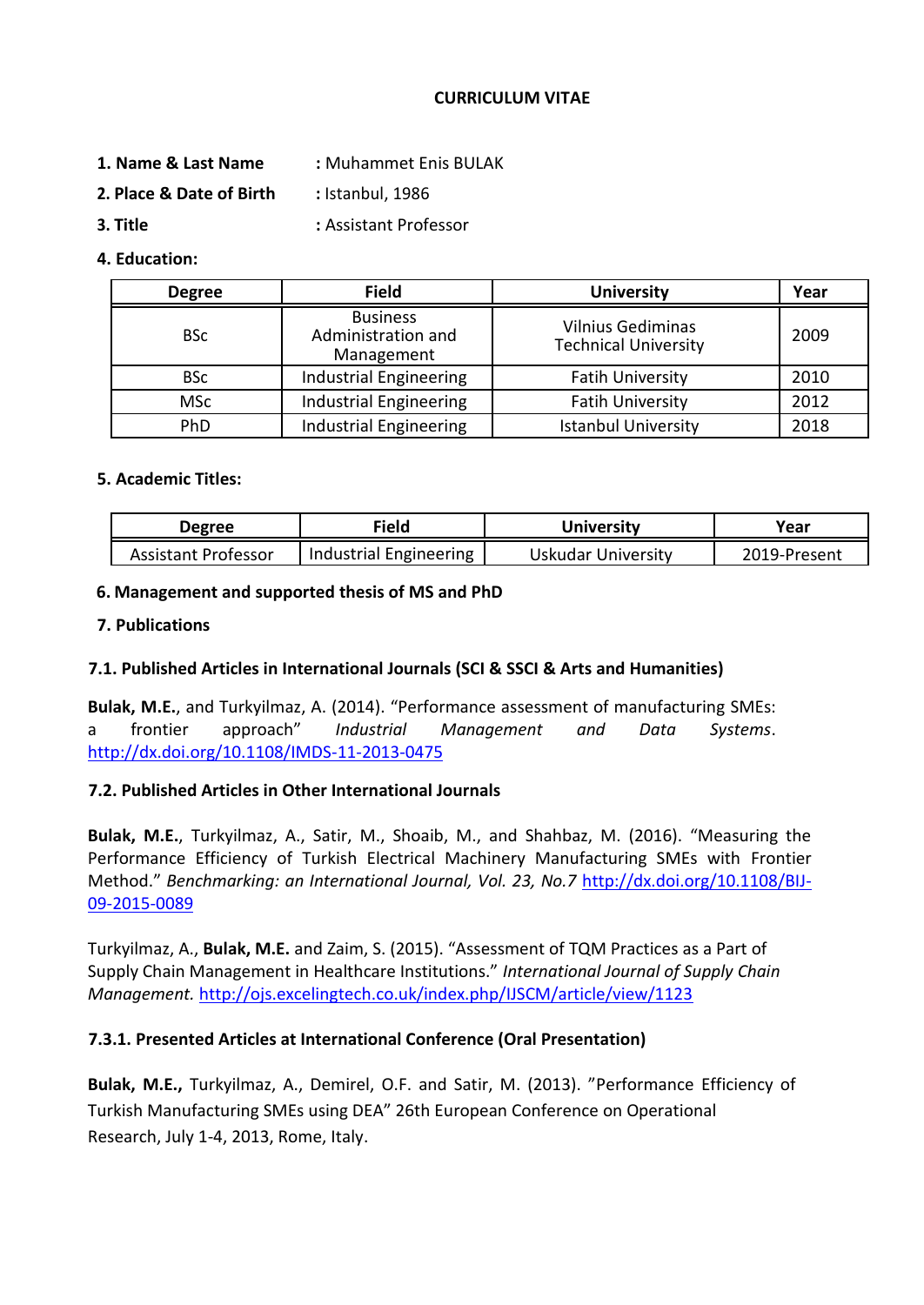Nada, N., Turkyilmaz, A., Polat, E. And **Bulak, M.E.** (2012). "An Assessment of Innovation Practices in Turkish SMEs" TIIM – Technology, Innovation, and Industrial Management 2012 Conference, May 22-25, 2012, Lublin, Poland.

# **7.3.2. Presented Articles at International Conference (Poster Presentation)**

# **7.4. Published Books**

## **7.5. Published Articles in National Journals**

Turkyilmaz, A., Okay, S.,Temizer, L. and **Bulak, M.E.** (2012). *"*Analysis of **TQM** Effects on Business Performance of SMEs in Denizli*" Journal of Economics, Business Administration, International Relations and Political Science.*  [http://www.onlinedergi.com/makaledosyalari/51/pdf2012\\_1\\_4.pdf](http://www.onlinedergi.com/makaledosyalari/51/pdf2012_1_4.pdf)

# **7.6. Published Articles in International Conference (Proceedings).**

Kus, H.T., **Bulak, M.E.,** Turkyilmaz, A. and Pastuszak, Z. (2018). "DEA Supported ANN Approach to Operational Efficiency Assessment of SMEs" To Know Pres, 7,1, pp. 605-612.

Turkyilmaz, A., Kantar, S., **Bulak, M.E.** and Uysal, O. (2015). "User Experience Design: Aesthetics or Functionality?" To Know Press, 4, 1, pp. 559-565.

Balaneji, S.G., Turkyilmaz, A., Temizer, L. and **Bulak, M.E.** (2013). "Analysis of Open Innovation Systems." Econ Papers, No. 13, Jan. 2013, pp. 731-737.

## **7.7 Published Articles in National Conference (Proceedings).**

**Bulak, M.E.**, Temizer, L., Balaneji, S.G., Turkyilmaz, A. and Satir, M. (2013). "Market Analysis of SMEs from Food Sector: Structural Equation Model" Production Research Symposium, Sakarya, Turkey.

- **8. Projects**
- **8.1. International Projects**
- **8.2. National Projects**
- **9. Administrative Experience**
- **10.Membership**